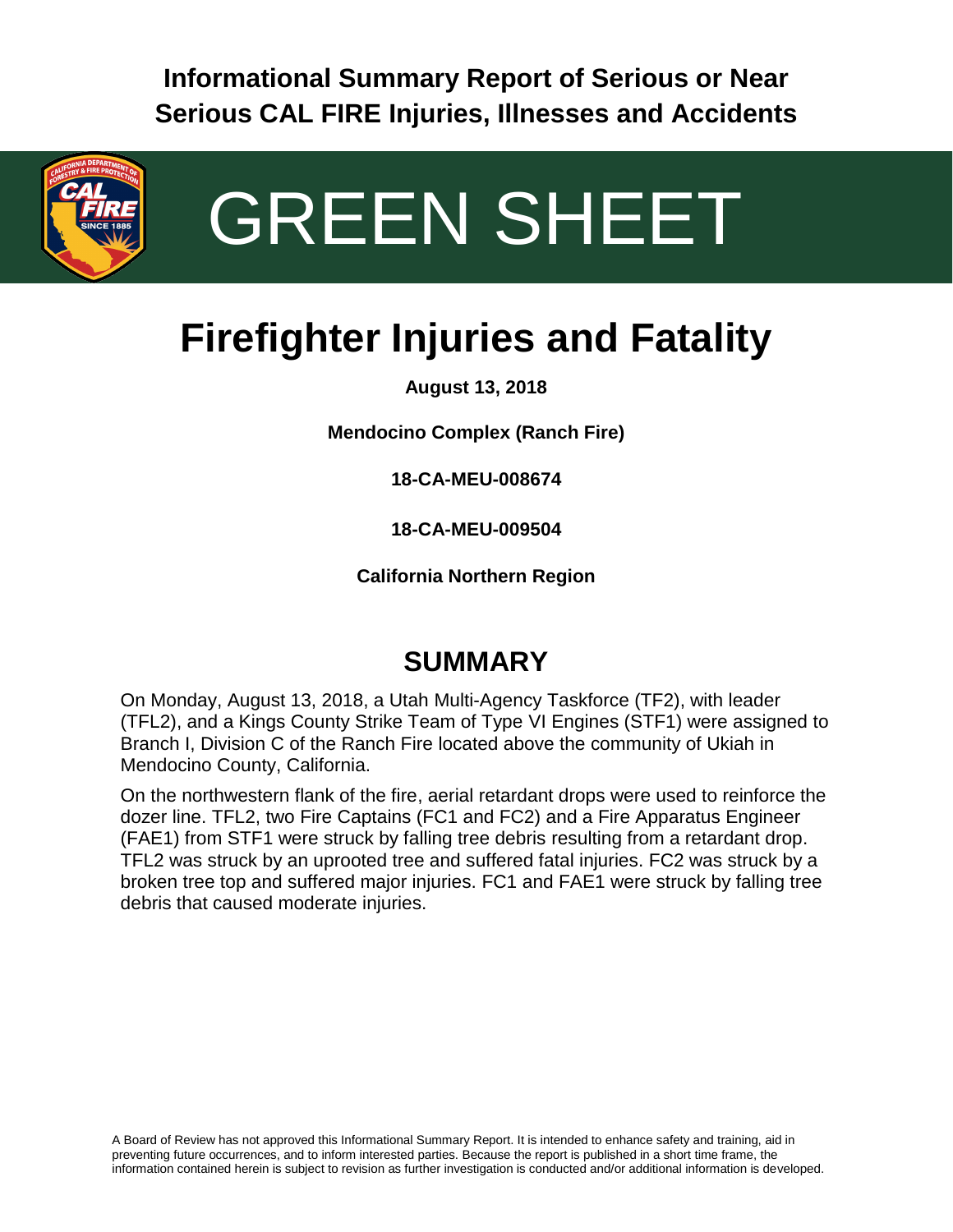Mendocino Complex (Ranch Fire) Green Sheet Page **2** of **8**

## **CONDITIONS**

#### **Location:**

The accident site is in the eastern portion of Mendocino County, northeast of the town of Ukiah, along the northern most section of the Middle Mountain Range, approximately 500 yards north of Irishman's Flat. The Middle Mountain Range separates the Eel River watershed to the north and east and the Russian River watershed to the south and west. The accident site is located at 39° 21.4579' latitude and -123° 3.4410' longitude.

#### **Weather:**

| 3,000 feet                                       |
|--------------------------------------------------|
| 82° Fahrenheit                                   |
| Relative Humidity: 21%                           |
| Northwest at approximately 3 to 5 miles per hour |
|                                                  |

#### **Fuel Type**:

The fuels consist predominantly of Douglas Fir with a small hardwood understory mixed with patches of manzanita and other brush. The site is described as a Northern Forest Fire Laboratory Fuel Model 10<sup>1</sup>. The primary carrier of fire is surface and ground fuels comprised of dead and down fuels greater than three inches in diameter or larger limb wood resulting from over-maturity or other natural events.

#### **Topography**:

There are multiple intersecting drainages with short, moderate to steep slopes. The accident site was on a flat bench.

#### **Fire Behavior**:

 $\overline{a}$ 

The fire experienced extreme fire behavior exhibiting long-rang spotting with fuel and wind driven runs. At the time and location of the accident, the fire showed moderate fire behavior with slope as the dominant fire behavior component.

#### **Aircraft Information**

The airtanker was a Boeing 747-400 configured as a Very Large Air Tanker (VLAT). The retardant capacity of the plane is 19,200 gallons. The retardant system consists

<sup>1</sup> United States Forest Service General Technical Report INT-122; Aids to Determining Fuel Models For Estimating Fire Behavior, Hal E. Anderson, April 1982.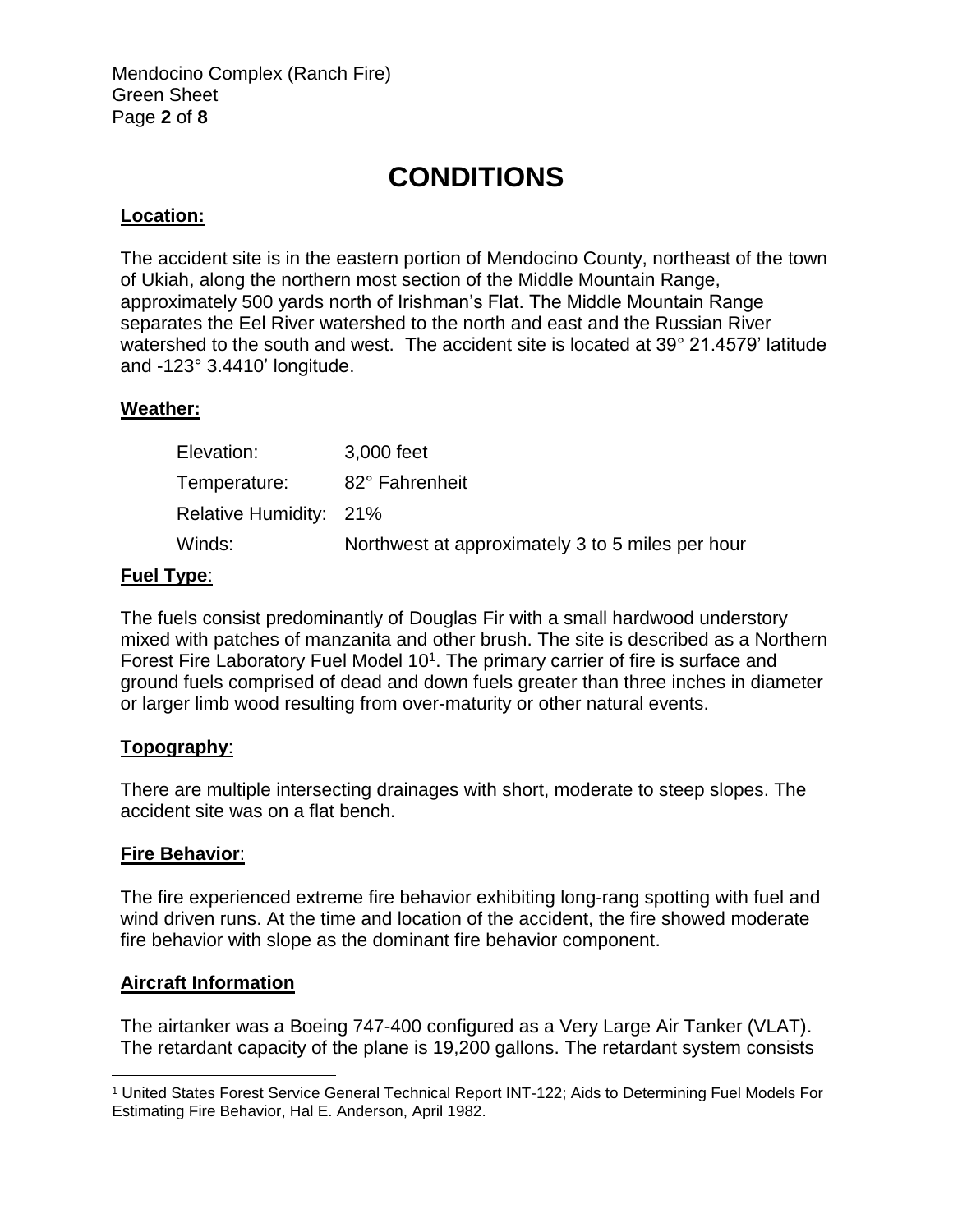Mendocino Complex (Ranch Fire) Green Sheet Page **3** of **8**

of two separate, but identical, pressurized constant flow systems capable of continuous discharge or up to 8 segmented drops. The retardant system can produce coverage levels ranging from 2 to 8 depending upon the tactical objectives specified by the aerial supervisor.

Coverage level refers to the number of gallons of retardant applied on fuels per 100 square feet. Coverage levels vary from 0.5 to greater than 8 and are selected by the aerial supervisor, based in part, upon nationally recognized fuel models. The coverage level may need to be increased under more adverse burning conditions or when retardant does not effectively penetrate a heavy tree canopy.

## **SEQUENCE OF EVENTS**

On July 29, 2018, due to unprecedented fire activity throughout the state, large resource orders were placed including resources from out of state. STF1 and TF2 responded from Utah to assist. STF1 arrived on July 30, 2018 and TF2 arrived on August 2, 2018. Both resources were assigned to the Ranch Fire.

On August 13, 2018, at approximately 7:00 AM, TFL2 attended the operational briefing at the Mendocino Incident Base for the Ranch Fire. TFL2 and FC1 participated in the division break out with the Division Supervisor and trainee at the Ranch Fire Incident Base. During the breakout, the Division C Line Safety Officer shared with all breakout attendees the hazards associated with airtanker retardant drops while working on the line.

At approximately 9:00 AM, TF2 staged at DP19. While staged, TFL2 conducted a tailgate safety briefing and discussed the TF2 line assignment. TF2 then moved to their work location along Division C. Their assignment was to reinforce dozer line and place a hose lay to hold a firing operation. Aircraft firefighting operations commenced on Division C at approximately 1:00 PM when the inversion layer lifted. Aircraft were requested to drop retardant adjacent to the dozer line as a reinforcement to hold the line. Coordination efforts were in place between DIVS C, Air Attack, and the Aerial Supervision Module (ASM).

At approximately 3:40 PM, DIVS C announced to DIVS C (T), "Airtankers will be working in the area" on the division tactical frequency. Acknowledging receipt of the message, DIVS C (T) subsequently broadcast a message to "Clear the area out" on the assigned tactical frequency. Only one strike team leader acknowledged hearing the broadcast. At 4:02 PM, a large airtanker (LAT) made its first drop on Division C followed by a second drop at 4:23 PM from another LAT. At 4:44 PM, a third LAT dropped on Division C approximately 300 feet to the west of the accident site. The drop landed further outside the dozer line than desired.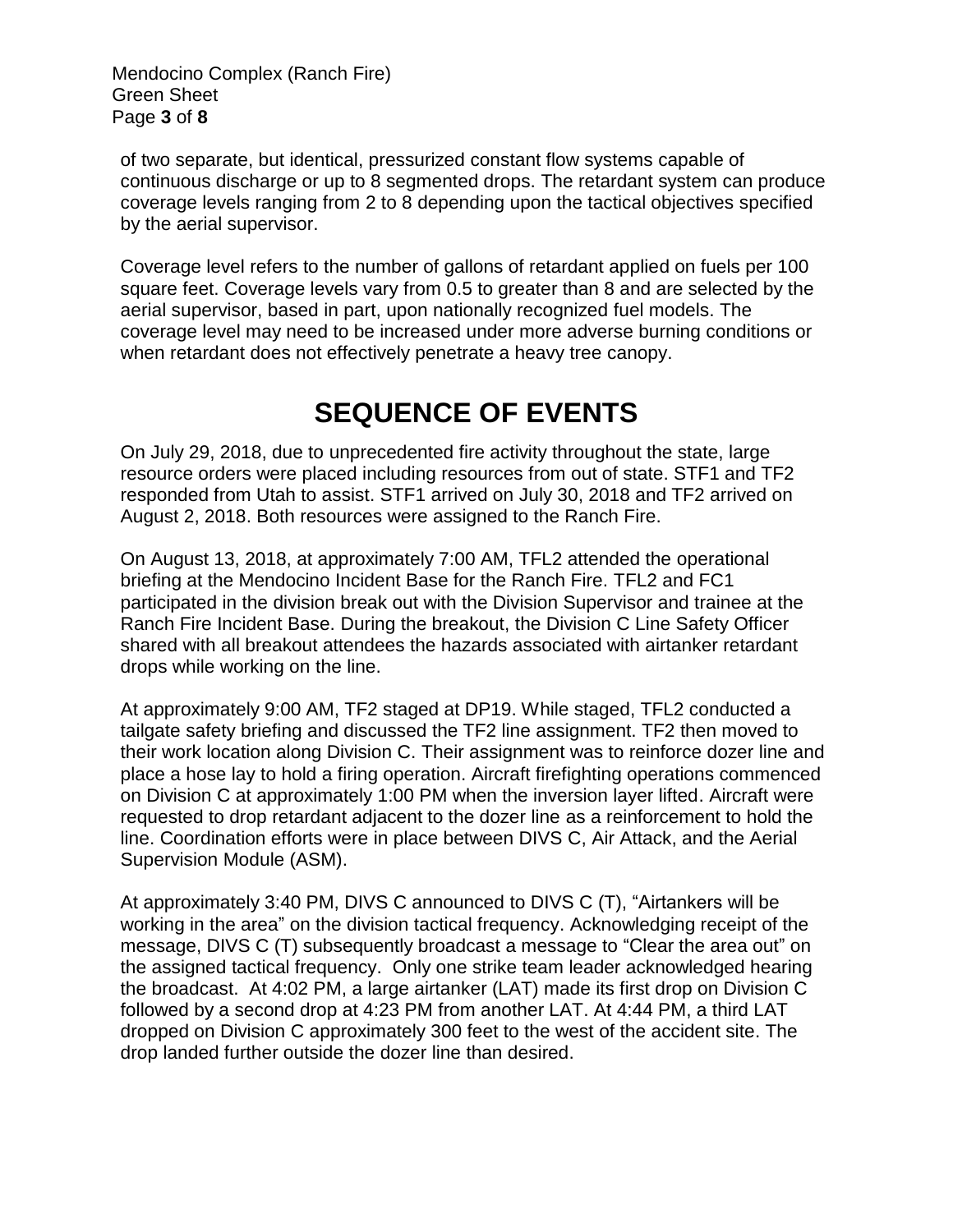Mendocino Complex (Ranch Fire) Green Sheet Page **4** of **8**

DIVS C requested the next drop be "snugged up" closer to the dozer line. The ASM acknowledged the request and advised a closer drop would cause retardant to land on the dozer line. DIVS C acknowledged this information. The ASM made a "show me" run for the VLAT over the intended path for the retardant drop with the VLAT observing. The ASM requested a coverage level six retardant drop and a minimum drop altitude at 3,200 feet mean sea level (MSL).

At approximately 5:25 PM, the ASM proceeded on a final approach over the drop path. The ASM identified the drop path to the VLAT by use of a smoke trail. The VLAT initiated the retardant drop as identified by the smoke trail. Obscured by heavy vegetation and unknown to the VLAT pilot, a rise in elevation occurred along the flight path. This rise in elevation resulted in the retardant drop only being approximately 100 feet above the treetops at the accident site.

The force of the retardant drop uprooted an 87-foot tall Douglas Fir with a 15-inch diameter at breast height (DBH). It fell on TFL2 and caused fatal injuries. The drop also sheared an 89-foot tall, 18-inch DBH Douglas Fir 29 feet above the base. The debris hit FC2 and caused extremity injuries and broken ribs. FC1 and FAE1 were struck by falling branches of the trees causing moderate injuries to FC1 and FAE1.

Within seconds after the accident, an Incident Within an Incident (IWI) was declared. Injured personnel were treated by Advanced Life Support (ALS) providers assigned to resources on the division and then transported to the hospital for further treatment.

## **INJURIES/DAMAGES**

- 1. TFL2 suffered fatal crushing injuries.
- 2. FC2 suffered broken ribs, deep muscle contusions and ligament damage to extremities.
- 3. FAE1 suffered deep muscle contusions and ligament damage.
- 4. FC1 suffered scratches and abrasions.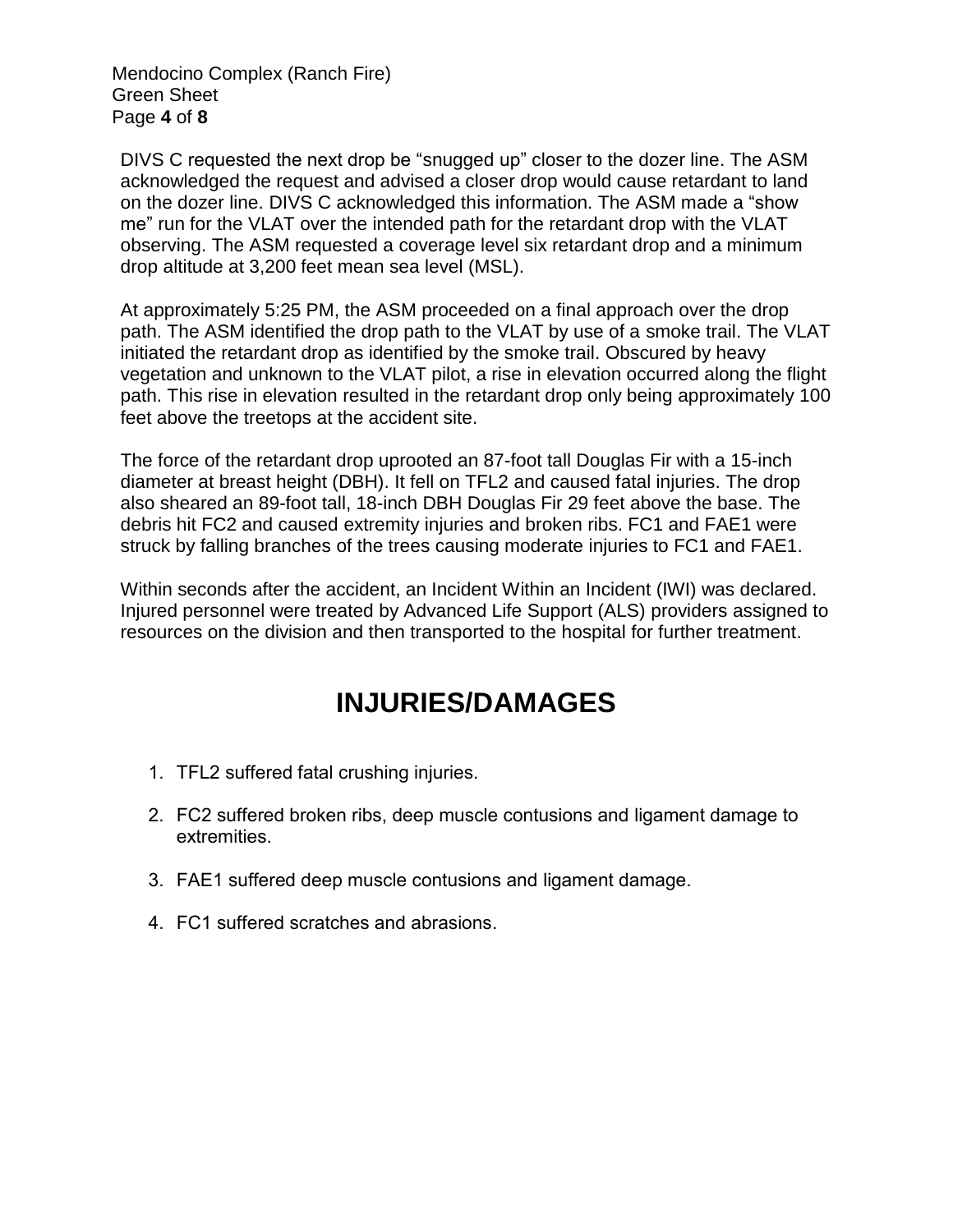Mendocino Complex (Ranch Fire) Green Sheet Page **5** of **8**

## **SAFETY ISSUES FOR REVIEW**

- Aerial drops are inherently hazardous and caution should be used when working in areas with aircraft operations.
- Supervisors must ensure all fire line personnel are notified and acknowledge impending aerial drops (fixed wing and rotary wing). When personnel are working under a tree canopy, supervisors must ensure the drop path is cleared.
- Fire personnel need to always maintain situational awareness.

#### **Publication References:**

- Incident Response Pocket Guide Guidelines Page 57, [Aerial Retardant Safety.](https://www.nwcg.gov/sites/default/files/publications/pms461.pdf)
- National Interagency Fire Center (NIFC) 2004 Redbook, [Chapter 12-](https://www.nifc.gov/PUBLICATIONS/redbook/2018/Chapter12.pdf) [Suppression Chemicals and Delivery Systems.](https://www.nifc.gov/PUBLICATIONS/redbook/2018/Chapter12.pdf)
- CAL FIRE Policy 4306.17[-Airtanker Retardant Drop Safety Precautions.](http://calfireweb.fire.ca.gov/library/handbooks/4300/docs/4306.17.tlp.pdf)
- CAL FIRE Policy 4306.18[-Assuming the Safety Position for an Airtanker](http://calfireweb.fire.ca.gov/library/handbooks/4300/docs/4306.17.tlp.pdf)  [Retardant Drop.](http://calfireweb.fire.ca.gov/library/handbooks/4300/docs/4306.17.tlp.pdf)
- 2016 CAL FIRE Safety Communication- [Air Drop Precautions.](http://calfireweb.fire.ca.gov/organization/fireprotection/safety/documents/communications/SC2016-05.pdf)

## **INCIDENTAL ISSUES/LESSONS LEARNED**

Fireline personnel have used their cell phones to video the aerial retardant drops. The focus on recording the retardant drops on video may distract firefighters. This activity may impair their ability to recognize the hazards and take appropriate evasive action possibly reducing or eliminating injuries.

Aerial drops are inherently hazardous. Caution and situational awareness should be used when working in areas with aircraft operations.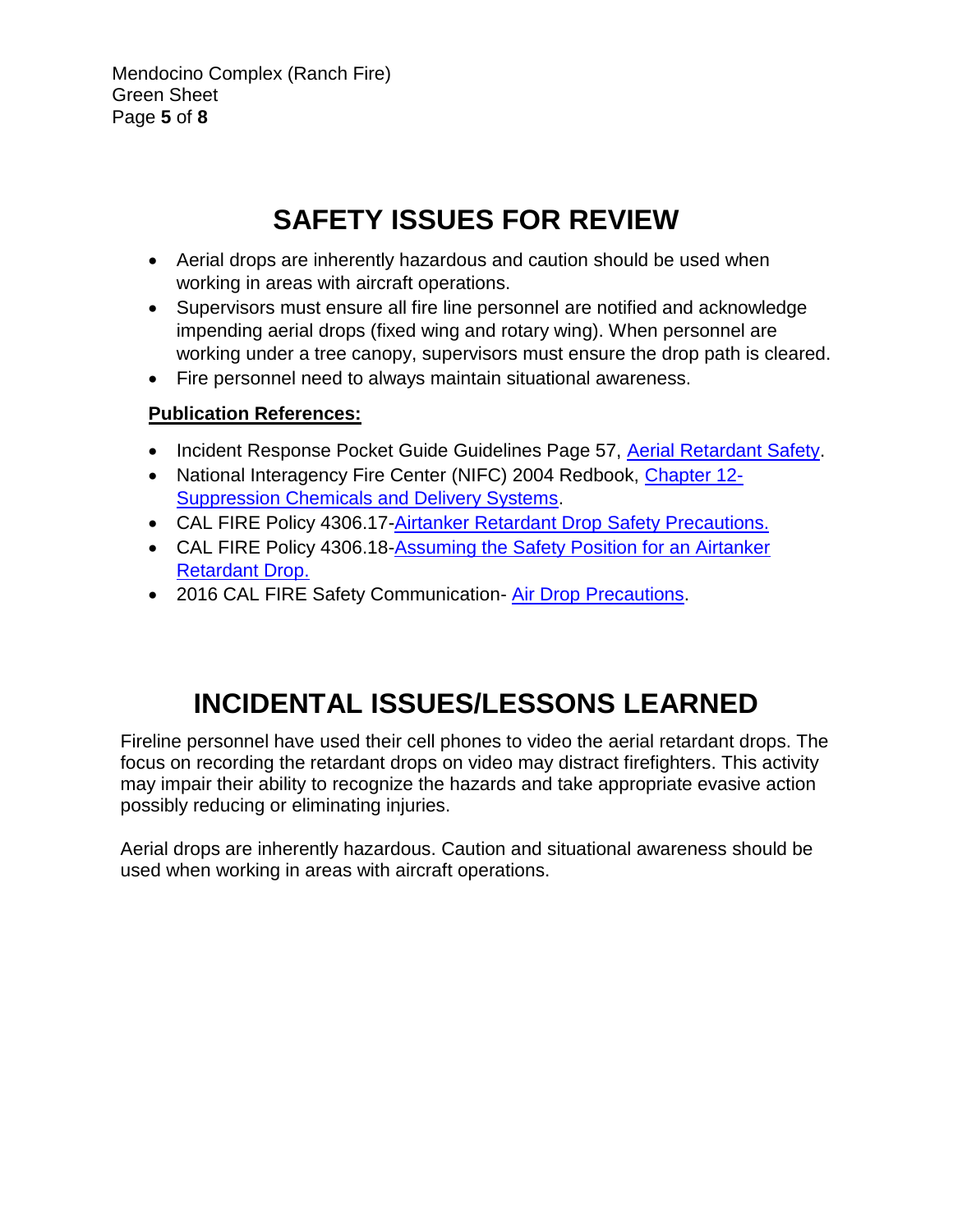## **PHOTOS/SITE DIAGRAMS/MAPS**

#### **TOPOGRAPHIC MAP OF ACCIDENT SITE**



Approx. Maximum Elevation: 3,363 feet (1,025 meters) **USGS Topo Map Quad: Potter Valley** Feature Type: Ridge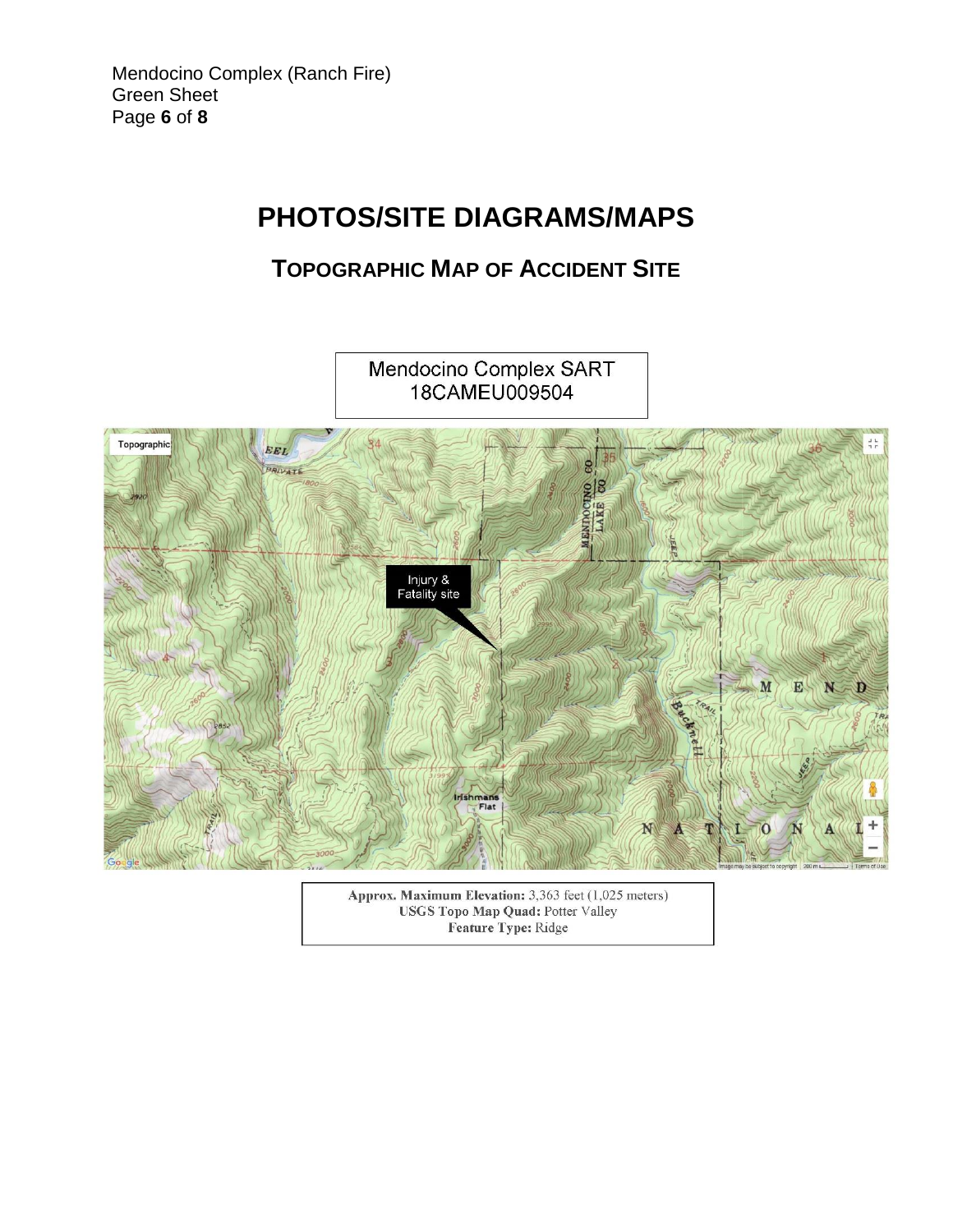## **PHOTOS/SITE DIAGRAMS/MAPS**

#### **ELEVATION CHANGE OF DROP SITE**



Elevation change during retardant drop